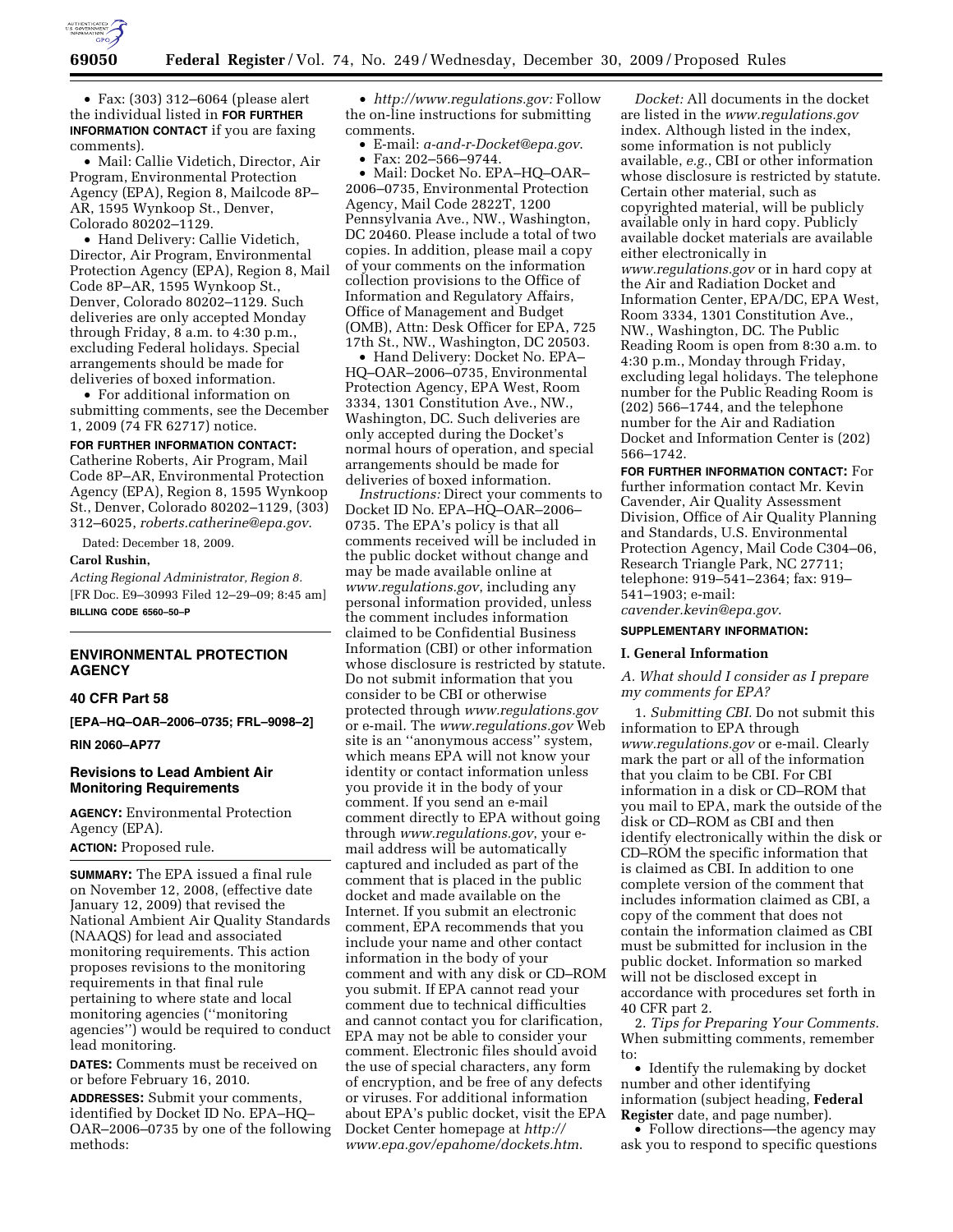or organize comments by referencing a Code of Federal Regulations (CFR) part or section number.

• Explain why you agree or disagree, suggest alternatives, and substitute language for your requested changes.

• Describe any assumptions and provide any technical information and/ or data that you used.

• If you estimate potential costs or burdens, explain how you arrived at your estimate in sufficient detail to allow for it to be reproduced.

• Provide specific examples to illustrate your concerns, and suggest alternatives.

• Explain your views as clearly as possible, avoiding the use of profanity or personal threats.

• Make sure to submit your comments by the comment period deadline identified.

#### *B. Availability of Related Information*

A number of documents relevant to this rulemaking, including the notice of final rulemaking (73 FR 66964), the notice of proposed rulemaking (73 FR 29184), the advance notice of proposed rulemaking (72 FR 71488), the *Air Quality Criteria for Lead* (Criteria Document) (USEPA, 2006), the Staff Paper, and other related technical documents are available on EPA's Office of Air Quality Planning and Standards (OAQPS) Technology Transfer Network (TTN) Web site at *http://www.epa.gov/ ttn/naaqs/standards/lead/ s*\_*lead*\_*index.html*. These and other

related documents are also available for inspection and copying in the EPA docket identified above.

#### *C. When would a public hearing occur?*

If anyone contacts EPA requesting to speak at a public hearing concerning this proposed rule by January 11, 2010, we will hold a public hearing on January 14, 2010. If January 14, 2010 falls on a Friday, Saturday, or Sunday, the hearing will be held on the following Monday. Persons interested in presenting oral testimony at the hearing, or inquiring as to whether a hearing will be held, should contact Kevin A. Cavender at (919) 541–2364 at least 2 days in advance of the hearing. If a public hearing is held, it will be held at 10 a.m. at the EPA's campus located at 109 T.W. Alexander Drive in Research Triangle Park, NC, or an alternate site nearby. Under CAA section 307(d)(1)(V), the Administrator determines that the provisions of section 307(d) are applicable to this proposal and all the procedural requirements of section 307(d) will apply to it.

#### *D. How is this document organized?*

The information presented in this document is organized as follows:

- I. General Information
	- A. What should I consider as I prepare my comments for EPA?
	- B. Availability of Related Information
	- C. When would a public hearing occur? D. How is this document organized?
- II. Background
- III. Source-Oriented Monitoring
- Requirements
- A. Background on Source-Oriented Monitoring Requirements
- B. Issues With Source-Oriented Monitoring Requirements
- C. Reconsideration of Source-Oriented Monitoring Requirements
- IV. Monitoring of Airports
- V. Non-Source-Oriented Monitoring Requirements
	- A. Background on Non-Source-Oriented Monitoring Requirements
	- B. Issues With Non-Source-Oriented Monitoring Requirements
	- C. Reconsideration of Non-Source-Oriented Monitoring Requirements
- VI. Increase in Lead Monitors and Timeline for Deploying New Monitors
- VII. Statutory and Executive Order Reviews A. Executive Order 12866: Regulatory Planning and Review
	- B. Paperwork Reduction Act
	- C. Regulatory Flexibility Act
	- D. Unfunded Mandates Reform Act
	- E. Executive Order 13132: Federalism
	- F. Executive Order 13175: Consultation and Coordination With Indian Tribal Governments
	- G. Executive Order 13045: Protection of Children From Environmental Health and Safety Risks
	- H. Executive Order 13211: Actions That Significantly Affect Energy Supply, Distribution or Use
	- I. National Technology Transfer and Advancement Act
- J. Executive Order 12898: Federal Actions To Address Environmental Justice in Minority Populations and Low-Income Populations

#### VIII. References

### **II. Background**

The EPA issued a final rule on November 12, 2008, that revised the NAAQS for lead and associated ambient air lead monitoring requirements (73 FR 66964, codified at 40 CFR part 58). As part of the lead monitoring requirements, monitoring agencies are required to monitor ambient air near lead sources which are expected to or have been shown to have a potential to contribute to a 3-month average lead concentration in ambient air in excess of the level of the NAAQS. At a minimum, monitoring agencies must monitor near lead sources that emit 1.0 ton per year (tpy) or more. However, this requirement can be waived by the EPA Regional Administrator if the monitoring agency can demonstrate that

the source will not contribute to a 3 month average lead concentration in ambient air in excess of 50 percent of the level of the NAAQS (based on historical monitoring data, modeling, or other means).

Monitoring agencies are also currently required to conduct lead monitoring in large urban areas (identified as Core Based Statistical Areas, or CBSAs, as defined by the OMB) with a population of 500,000 people or more. The locations for these monitoring sites are intended to measure neighborhood-scale lead concentrations in urban areas impacted by resuspended dust from roadways, closed industrial sources which previously were significant sources of lead, hazardous waste sites, construction and demolition projects, or other fugitive dust sources of lead.

Following promulgation of the revised lead NAAQS and monitoring requirements, the Natural Resources Defense Council (NRDC), the Missouri Coalition for the Environment Foundation, the Physicians for Social Responsibility, and the Coalition to End Childhood Lead Poisoning (''the Petitioners'') petitioned (NRDC, 2009) for a reconsideration of the lead emission rate at which monitoring is required (the ''emission threshold,'' currently 1.0 tpy). On July 22, 2009, the EPA granted the petition to reconsider aspects of the monitoring requirements (Jackson, 2009). In response to the petition, the EPA reviewed and reconsidered the monitoring requirements and is proposing revisions to the requirements for both sourceoriented and non-source-oriented monitoring for lead.

#### **III. Source-Oriented Monitoring Requirements**

The EPA is proposing to change the lead emission threshold at which monitoring agencies are presumptively required to conduct lead monitoring near a lead source to 0.50 tpy from an emissions threshold of 1.0 tpy. The EPA is also seeking comments on alternative emission thresholds between 0.50 tpy to 1.0 tpy. The following paragraphs discuss the issues considered, the proposed changes, and our rationale for the proposed changes to the sourceoriented monitoring requirements.

## *A. Background on Source-Oriented Monitoring Requirements*

In the final revisions to the lead NAAQS, the EPA noted that, due to the dramatic drop in lead concentrations since the phase-out of lead in motor vehicle gasoline, we expected concentrations of lead to approach the revised level of the lead NAAQS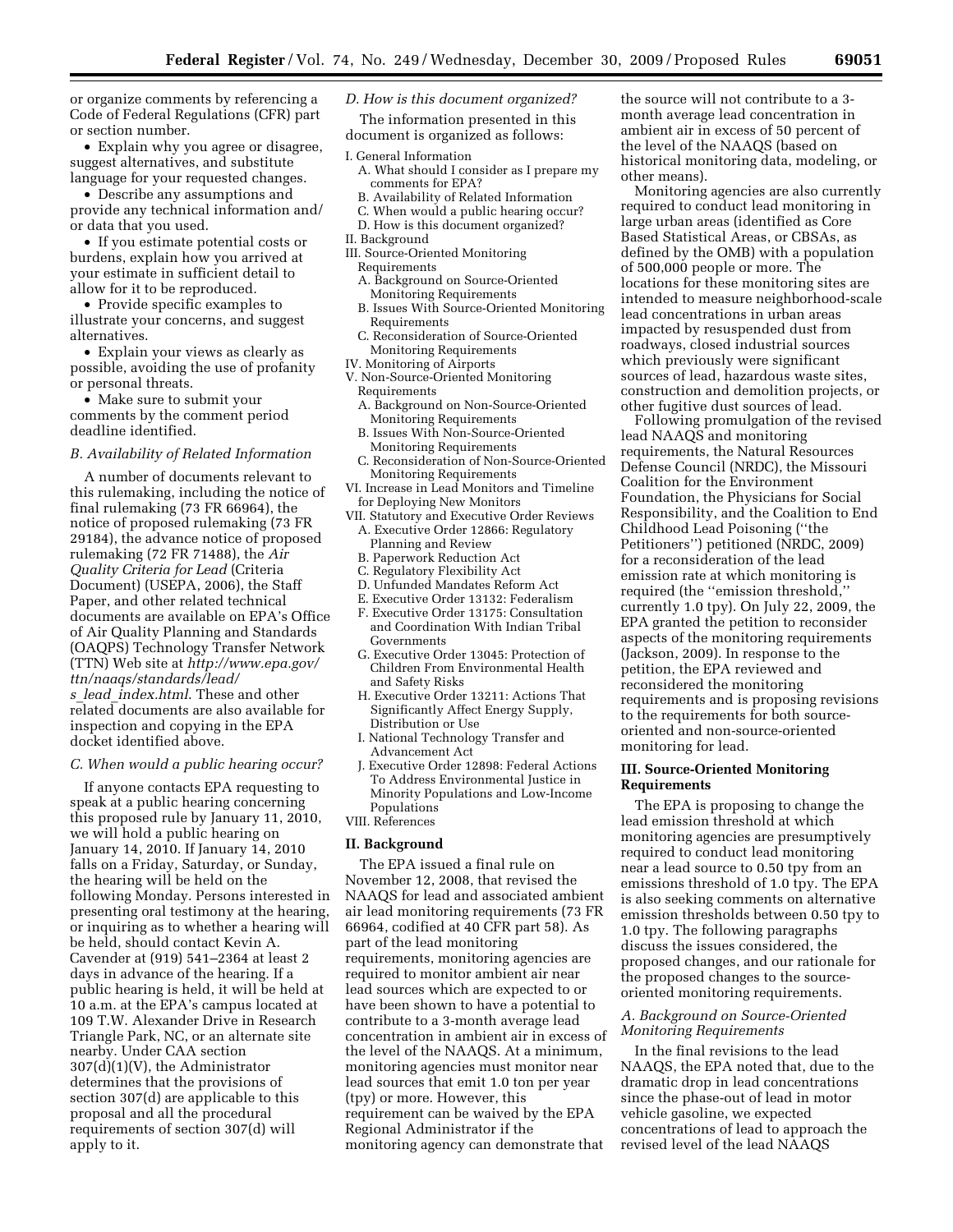primarily near sources of lead. Accordingly, the EPA required monitoring near lead emission sources such as lead smelters, metallurgical operations, battery manufacturing, and other source categories that emit lead.

The EPA also noted in the final NAAQS rulemaking that it is not practical to conduct monitoring at every lead emission source, nor is it likely that very small lead emission sources will cause ambient concentrations to exceed the promulgated NAAQS. Therefore, the EPA performed an analysis to determine at what level of lead emissions (the ''emissions threshold'') it may be possible for an emission source to cause ambient lead concentrations to exceed the lead NAAQS (Cavender, 2008). This analysis looked at a range of levels and indicated that, under reasonable worstcase conditions, a 0.50 tpy lead source could cause ambient lead concentrations to exceed the revised lead NAAQS. The EPA also noted that, by basing the monitoring requirements on worst-case conditions, the EPA would be ''placing an unnecessary burden on monitoring agencies to evaluate or monitor around sources that may not have a significant potential to exceed the NAAQS.'' As such, the EPA required monitoring agencies to take into account lead sources which are expected to or have been shown to contribute to a maximum lead concentration in ambient air in excess of the NAAQS including, and, at a minimum, to conduct lead monitoring [or request monitoring waivers as allowed for under 40 CFR part 58, Appendix D, paragraph 4.5(a)(ii)] near lead sources emitting 1.0 or more tpy. To account for lead sources emitting less than 1.0 tpy of lead that may have the potential to cause lead concentrations to exceed the lead NAAQS, the November 12, 2008, final rule provided the EPA Regional Administrators the authority to require additional monitoring beyond the minimum monitoring requirements

where the likelihood of lead air quality violations is significant or where the emissions density, topography, or population locations are complex and varied. The EPA projected the sourceoriented portion of the network to be up to 135 monitors based on these requirements and on information available at the time the final rule was published (*i.e.*, the 2002 National Emissions Inventory (NEI)).1

### *B. Issues With Source-Oriented Monitoring Requirements*

The Petitioners cited several reasons for EPA to reconsider the lead monitoring emission threshold (NRDC, 2009). They noted that the finalized emission threshold of 1.0 tpy was above the proposed range of 200 to 600 kilograms per year and, therefore, argued that the EPA failed to provide for proper public comment on the 1.0 tpy threshold. They also argued that the selection of the 1.0 tpy emission threshold was arbitrary and capricious and that the EPA did not follow its own analysis. Finally, they argued that the 1.0 tpy emission threshold would not provide for an adequate margin of safety as required by the Clean Air Act. The EPA granted the petition to reconsider the monitoring emission threshold (Jackson, 2009), and this proposed rule reflects our reconsideration of the emission threshold.

### *C. Reconsideration of Source-Oriented Monitoring Requirements*

The monitoring emission threshold was intended to identify lead sources which may have the potential to contribute to or approach an exceedance of the lead NAAQS and near which lead monitoring should be conducted (or where a site-specific evaluation of the potential for the lead source to contribute to an exceedance of the lead NAAQS should be performed). The EPA's analysis to determine the emission threshold relied on three different approaches.

One of the three approaches relied on the use of existing lead monitoring data near lead sources. The EPA believes this approach provides the best information on the potential impact of lead sources on ambient lead concentrations because it uses actual source-oriented lead monitoring data from lead sources. As such, this approach was reevaluated as part of the EPA's reconsideration using updated design-values based on the final data handling procedures contained in 40 CFR part 50 Appendix R. Under this approach, source-oriented lead monitors within 1 mile of a lead source (identified from the 2002 NEI) were identified. This group of sites was then narrowed down to sites near facilities emitting 1 tpy or more of lead into the ambient air, and then to sites which were only impacted by one lead emitting facility. Also, in cases where more than one monitor was identified within 1 mile of the same facility emitting 1 tpy or more of lead annually, the EPA only used the monitor measuring the maximum lead concentration in the analysis. In this manner, the EPA identified seven monitor-facility pairs meeting the emissions and distance criteria. Using data in the Air Quality System (AQS) database (*http://www.epa.gov/ttn/airs/ airsaqs/*) for the years 2001–2003, the EPA developed an estimate of the maximum 3-month average lead concentration for each monitoring site. 2 Next, EPA calculated a ratio of the maximum 3-month average concentration to the facility annual emissions (as identified in the 2002 NEI) to provide an estimate of the impact from the facility in units of micrograms per meter cubed (μg/m3) per tpy. Dividing the level of the lead NAAQS  $(0.15 \,\mathrm{\mu g/m^3})$  by this ratio provides an estimate of the annual emission level for the facility which would result in ambient lead concentrations just meeting the lead NAAQS, referred to here as a ''site-specific emission threshold'' (see Table 1).

### TABLE 1—DATA USED TO ESTIMATE FACILITY IMPACTS BASED ON MONITORING DATA

| AQS site Id                         | Maximum<br>3-month<br>average lead<br>concentration<br>(µg/m <sup>3</sup> ) | NEI 2002 facility<br>emission rate<br>(tpy) | Ratio<br>$(µq/m3-tpv)$ | Site-specific<br>emission<br>threshold<br>(tpy) |
|-------------------------------------|-----------------------------------------------------------------------------|---------------------------------------------|------------------------|-------------------------------------------------|
| 011090003<br>171190010<br>290990013 | 1.2<br>0.33<br>1.8                                                          | 4.5<br>1.3<br>58.8                          | 0.27<br>0.25<br>0.03   | 0.56<br>0.59<br>4.90                            |

<sup>1</sup> Note that the 2005 NEI is now available and the EPA has used the lead emission estimates in the 2005 NEI for estimating the impact of these proposed revisions. Based on the 2005 NEI, 111

source-oriented monitoring sites would be required under the existing monitoring requirements.

<sup>2</sup>The estimate of the maximum 3-month average lead concentration for this analysis was completed prior to promulgation of the final data handling

rules contained in 40 CFR Part 50 Appendix R. As such, minor differences in the estimated maximum 3-month average lead concentration appear in the estimates presented below for the same time period.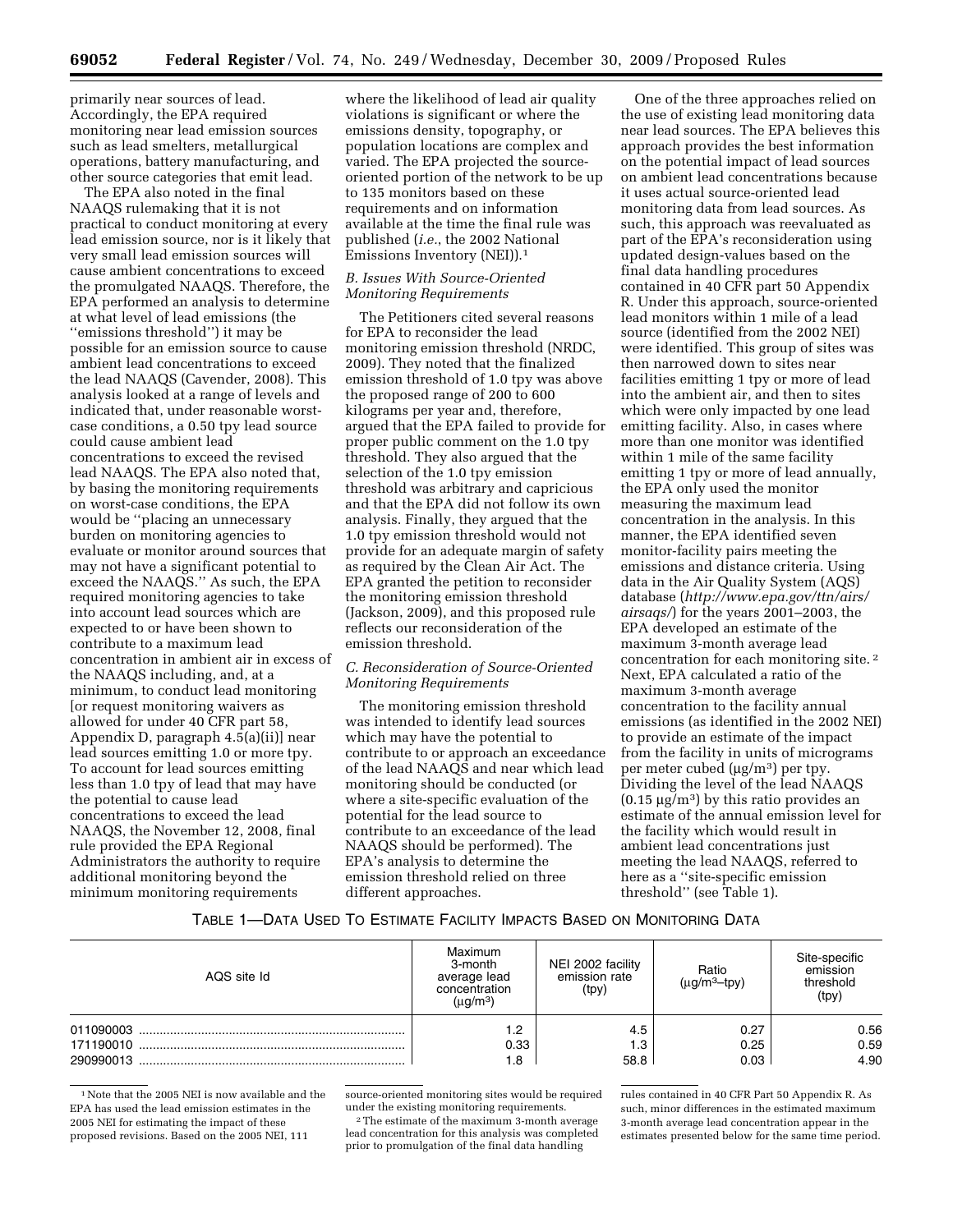# TABLE 1—DATA USED TO ESTIMATE FACILITY IMPACTS BASED ON MONITORING DATA—Continued

| AQS site Id | Maximum<br>3-month<br>average lead<br>concentration<br>(µg/m <sup>3</sup> ) | NEI 2002 facility<br>emission rate<br>(tpy) | Ratio<br>(ua/m <sup>3</sup> —tpv) | Site-specific<br>emission<br>threshold<br>(tpy) |
|-------------|-----------------------------------------------------------------------------|---------------------------------------------|-----------------------------------|-------------------------------------------------|
| 340231003   | 0.23                                                                        | 1.7                                         | 0.14                              | 1.11                                            |
| 420110717   | 0.24                                                                        | 4.8                                         | 0.05                              | 3.00                                            |
| 471870100   | 0.93                                                                        | 2.6                                         | 0.36                              | 0.42                                            |
| 480850009   | 0.75                                                                        | 3.2                                         | 0.23                              | 0.64                                            |

This analysis shows that four of these seven lead sources support an emission threshold less than the emission threshold of 1.0 tpy set by the final rule on the revised lead NAAQS.

As part of this reconsideration, the EPA evaluated the stability and

sensitivity of the above analysis. To evaluate the stability of the site-specific emission threshold calculation, the EPA performed the same analysis for these same seven facilities based on the emission estimates from the 2002 and 2005 NEI (Table 2) and estimated design values over the periods 2001–2003 and 2004–2006 (Table 3). Table 4 summarizes the site-specific emission thresholds calculated for these periods.

# TABLE 2—NEI EMISSION ESTIMATES

| AQS site Id | NEI facility Id | Facility name                                                 | 2002 NEI facility<br>emission rate<br>(tpy) | 2005 NEI facility<br>emission rate<br>(tpy) |
|-------------|-----------------|---------------------------------------------------------------|---------------------------------------------|---------------------------------------------|
|             |                 |                                                               | 4.5                                         | 4.44                                        |
|             |                 | 171190010    NEI55848    National Steel Corp—Granite City Div | 1.3                                         | 0.90                                        |
|             |                 | Doe Run Company, Herculaneum Smelter                          | 58.8                                        | 28.09                                       |
|             |                 |                                                               | 1.7                                         | 1.34                                        |
|             |                 |                                                               | 4.8                                         | 1.88                                        |
|             |                 |                                                               | 2.6                                         | 2.55                                        |
|             |                 |                                                               | 3.2                                         | 3.18                                        |

# TABLE 3—ESTIMATED DESIGN VALUES BASED ON ALTERNATIVE YEARS

| AQS site Id | 2001-2003<br>Desian value | 2004–2006<br>Jesiai |
|-------------|---------------------------|---------------------|
| 011090003   |                           | l.16                |
| 171190010   | 0.33                      | 0.43                |
| 290990013   |                           | 44. ا               |
| 340231003   | 0.23                      | 0.32                |
| 420110717   | በ 24                      | 0.20                |
| 471870100   | 0.93                      | (3)                 |
|             | 0.75                      |                     |

# TABLE 4—ESTIMATED SITE-SPECIFIC EMISSION THRESHOLDS BASED ON ALTERNATIVE YEARS

| AQS site Id | Site-specific emission thresh-<br>old |       |
|-------------|---------------------------------------|-------|
|             | 2002                                  | 2005  |
| 011090003   | 0.56                                  | 0.57  |
| 171190010   | 0.59                                  | 0.32  |
| 290990013   | 4.90                                  | 32.93 |
| 340231003   |                                       | 0.63  |
| 420110717   | 3.00                                  | 1.41  |
| 471870100   | 0.42                                  | (4)   |
| 480850009   | 0.64                                  | 0.62  |
| Minimum     | 0.42                                  | 0.32  |
| Median      | 0.64                                  | 0.62  |
| Maximum     | 4.90                                  | 2.93  |

3The EPA notes that, for facilities where emissions have dramatically decreased in recent years, re-entrained lead from historical deposits may influence the emission threshold calculation to a greater extent than for facilities where lead

emissions have remained constant. 4Monitoring data at this site did not meet the minimum completeness requirements of 40 CFR part 50 Appendix R for this time period. No design value or site-specific emission factor was calculated for this time period.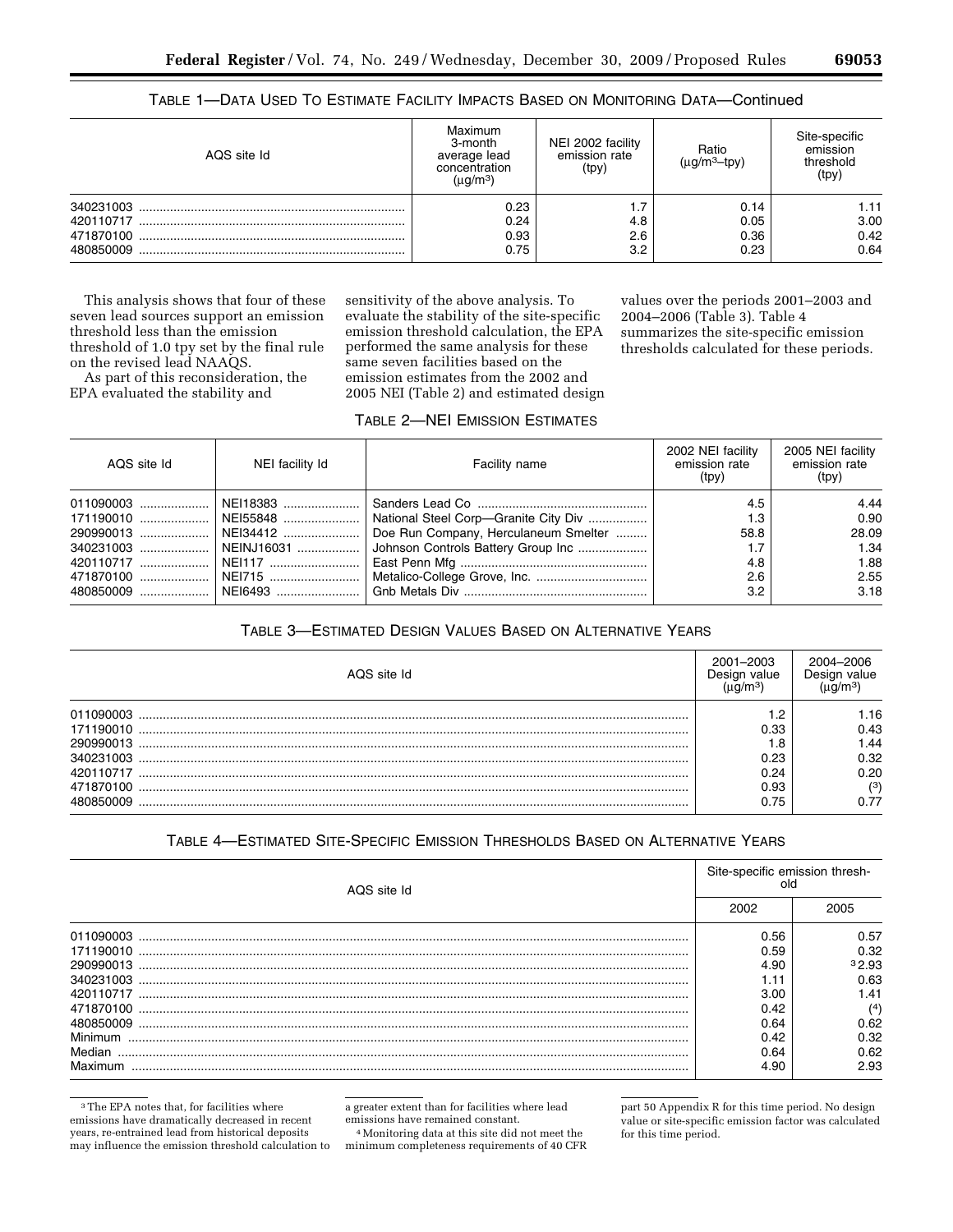Table 4 shows that, in most cases, the calculated emission threshold remained fairly constant for a given facility over time, in general, varying by a factor of 2 or less. Site-specific emission thresholds varied from 0.32 tpy to 4.9 tpy with a median of 0.63 tpy.

The EPA notes that these metrics may be exaggerated by outliers due to the limited number of facilities being evaluated. As such, the EPA looked at how these metrics changed when the extreme sites (*i.e.*, the highest and lowest emitting sources) were removed. Excluding site 290990013 resulted in a lowering of the upper range to 3 tpy and the median to 0.62 tpy, but did not affect the minimum (0.32 tpy). Excluding site 171190010 increases the minimum to 0.42 and the median to 0.64 tpy, but does not affect the maximum.

In the final rule, the EPA stated that an emission threshold of 1.0 tpy ''is more likely to clearly identify sources that would contribute to exceedances of the NAAQS'' as compared to a lower emission threshold. Upon further consideration and based on the sitespecific emission thresholds estimated above, the EPA has decided to propose a revision to the emission threshold. Based on this sample of lead sources, it appears that lead sources that emit less than 1.0 tpy have the potential to cause ambient lead concentrations to exceed or approach the lead NAAQS. Monitoring agencies would not identify these sources based on a 1.0 tpy emission threshold. This could result in a number of areas with the potential to have lead concentrations above the lead NAAQS not being properly monitored and could result in some areas where the NAAQS is exceeded not being identified as nonattainment for lead.

The EPA has reconsidered the emission threshold and proposes to lower the emission threshold to a level of 0.50 tpy, which the EPA believes is consistent with the analysis documented for the final rule (Cavender, 2008) and the findings of this reconsideration. If this proposal is finalized, monitoring agencies would be required to conduct monitoring near lead sources that emit 0.50 tpy or greater, or request a waiver as allowed by 40 CFR part 58, Appendix D, paragraph 4.5(a)(ii). The EPA believes an emission threshold of 0.50 tpy would adequately identify those sources with the potential to exceed the NAAQS without placing undue burden on monitoring agencies. The EPA is also

seeking comments and supporting information that could be used in setting an emission threshold lower than 0.5 tpy as well as higher than 0.5 tpy.

In addition, the EPA is proposing to edit the wording of the source-oriented monitoring requirement [40 CFR part 58, Appendix D, paragraph 4.5(a)] for clarity. The EPA believes the edits are merely editorial and do not change the purpose and intent of the existing requirement.

#### **IV. Monitoring of Airports**

In addition to the petition to reconsider, the EPA has received informal feedback from members of the National Association of Clean Air Agencies (NACAA) monitoring subcommittee regarding monitoring of airports from which lead is emitted as a result of the use of leaded aviation fuel (Cavender, 2009a). These NACAA members believe that the final lead NAAQS rulemaking inappropriately treats airports in the same manner as industrial lead sources and claim that lead emissions at airports will have a lesser impact on ambient lead concentrations since the lead emissions from airplanes taking off from or landing at airports are spread out over a larger area, unlike industrial sources where the emissions may be emitted from a few stacks.

The EPA has limited quantitative information with which to evaluate the impact on either on-airport or off-airport ambient lead concentrations from airports. One study conducted near the Santa Monica airport measured a maximum 3-month average lead concentration of  $0.1 \mu g/m^3$  near the runway blast fence (Cavender, 2009b). Based on the 2002 lead emission estimate for the Santa Monica airport of 0.4 tpy (USEPA, 2008a), an estimated site-specific emission threshold of 0.6 tpy can be calculated using the same procedures used to estimate a sitespecific emission threshold as above  $[i.e., 0.15 \mu g/m^3/(0.1 \mu g/m^3/0.4 \text{ typ})$  = 0.6 tpy]. This site-specific emission threshold (0.6 tpy) falls within the lower end of the range of specific emission thresholds calculated for industrial sources above (0.32 to 4.9 tpy) and does not support the case for different treatment of airports.5 The EPA is not

aware of similar studies where lead was monitored at or near the maximum impact area and does not believe there are sufficient data to develop or justify a separate emission threshold for airports.6 As such, the EPA proposes to treat airports identically to other sources of lead, and require monitoring agencies to conduct lead monitoring [or request a monitoring waiver as allowed under 40 CFR part 58, Appendix D, paragraph 4.5(a)(ii)] at or near airports that emit 0.50 tpy of lead, as is required for other sources of lead.

The EPA estimates airport-specific lead inventories using a method similar to that used by the Federal Aviation Administration (FAA) to estimate inventories of other criteria pollutants emitted by aircraft at airport facilities in its Emissions and Dispersion Modeling System (EDMS). The method EPA uses to calculate airport-specific lead inventories is briefly described here and a more complete description is available in other documents (USEPA 2008a). The EPA's method for calculating airportspecific lead inventories requires as input the following data: The activity of piston-engine aircraft at a facility, fuel consumption rates by these aircraft during the various modes of the landing and takeoff cycle (LTO), time in each mode (taxi/idle-out, takeoff, climb-out, approach, and taxi/idle-in), the concentration of lead in the fuel, and the retention of lead in the engine and oil. We use information from national databases to supply this information. The data inputs for which states or local authorities may be able to obtain airport-specific data are:

(1) Airport-specific LTO activity for piston-powered aircraft, including the fraction of piston-engine activity conducted by single versus twin-engine aircraft. There are no national databases that provide airport-specific LTO activity data for piston-engine aircraft separately from turbojet and turboprop aircraft (turboprop and turbojet powered aircraft use jet fuel, which does not contain lead). Some airport facilities

<sup>5</sup>The EPA notes that ''urban background lead'' (typically  $0.02-0.03 \mu g/m^3$ ) may have a higher impact on this estimate of the site-specific emission threshold than in the estimates made for industrial facilities since the urban background represents a

higher percentage of the total lead concentration. Basing the calculation on just the impact from the airport would result in a higher site-specific emission threshold estimate.

<sup>6</sup>EPA notes that additional information may become available regarding the Santa Monica airport lead study, or other similar studies, prior to the issuance of a final rule. If additional information does become available before this rule is finalized (*e.g.,* a final study report on the Santa Monica airport), EPA will take such information into account.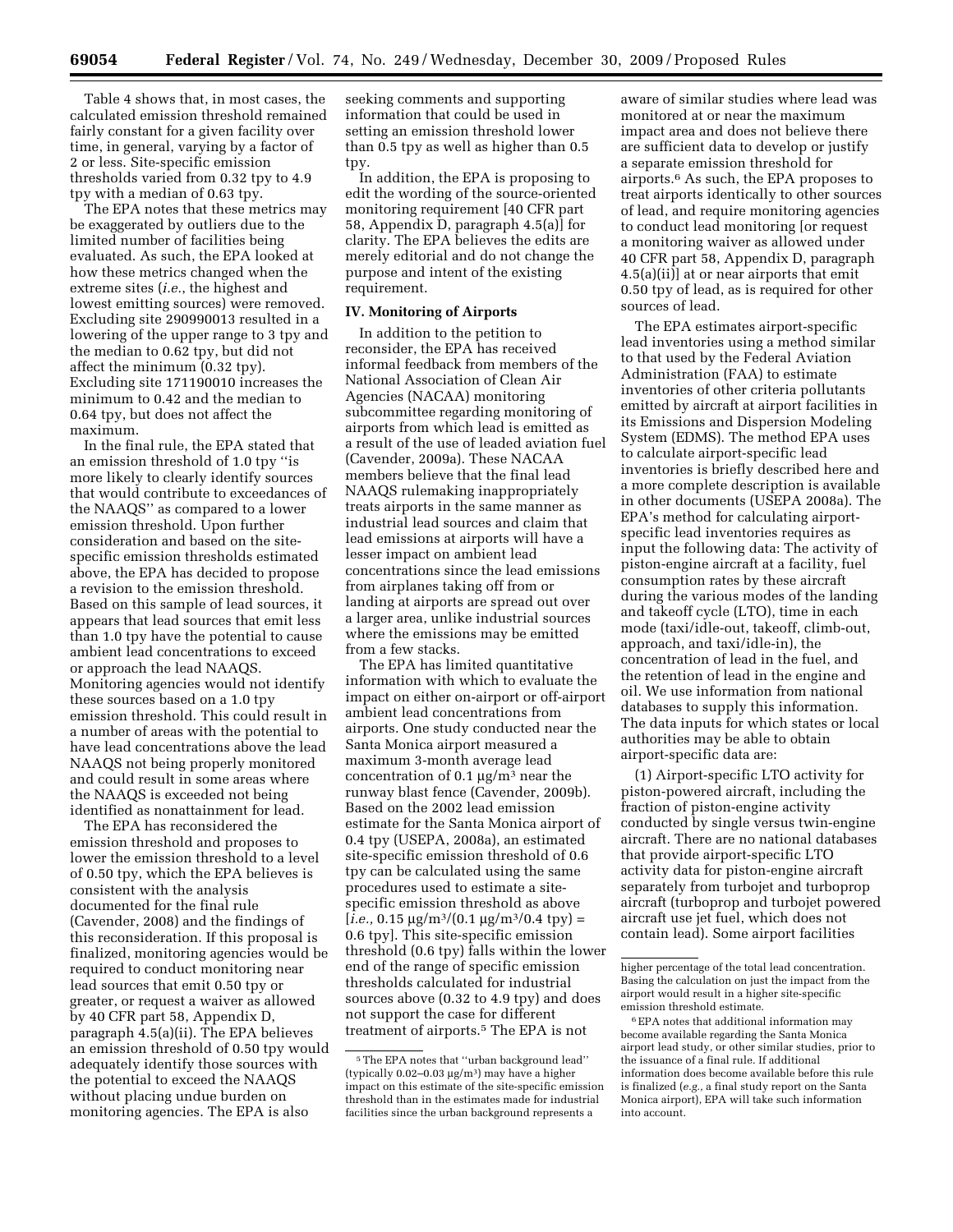collect this information and states may use these data to calculate airportspecific lead inventories.

(2) The time spent in each mode of the LTO cycle. EPA uses the EDMS scenario property of International Civil Aviation Organization/USEPA Default— Times in Mode, with a 16-minute taxiin/taxi-out time according to EPA's Procedures for Emission Inventory Preparation, Volume IV: Mobile Sources, 1992. We are requesting airport-specific information for these times in each mode of the LTO cycle. We also request information regarding the time spent in run-up checks conducted by piston-engine aircraft prior to take-off. This mode of operation is not currently included in EPA's airport-specific lead inventories.

(3) Other data inputs for the airportspecific lead inventory calculation for which states or local authorities may provide airport-specific information include the concentration of lead in the aviation gasoline supplied at an airport, and the fraction of lead in fuel that is retained in the engine and oil, and actual fuel consumption rates by the piston-engine aircraft operating at specific airports.

The EPA identified 55 airports that may exceed the proposed 0.50 tpy emission threshold. Under this proposed rule, state and local monitoring agencies would be required to monitor these airports, request a waiver as allowed under 40 CFR part 58 Appendix D (by performing dispersion modeling to demonstrate that estimated maximum lead concentrations would be less than 50 percent of the lead NAAQS), or demonstrate that the actual emissions from a given airport are less than 0.50 tpy (by using site-specific values for the factors identified above in lieu of the national average values used by the EPA). The EPA is requesting airport-specific data inputs that states or other local authorities could provide to EPA, particularly for airports that would be subject to lead monitoring in the context of this proposed rule.

The EPA solicits comments on the availability of other data that may be useful in considering an alternative emission threshold for airports. The Agency also seeks comment on whether EPA should consider other factors or criteria that might be useful in determining if a different approach is appropriate for identifying those airports that have the potential to approach or contribute to violations of the lead NAAQS. For example, the EPA could require monitoring at airports that the EPA determines have the potential to cause increased ambient lead concentrations approaching or

contributing to violations of the NAAQS based on criteria including the estimated lead emissions and other factors such as the number of runways where piston-engine aircraft operate. However, we do not currently have information regarding the impact of airport-specific attributes on ambient lead concentrations. The EPA solicits comments on alternative approaches including the factors that could be considered in identifying airports that may require monitoring. We also request data to support the relationship between airport-specific factors or attributes and ambient lead concentrations.

## **V. Non-Source-Oriented Monitoring Requirements**

The EPA is proposing to replace the current non-source-oriented monitoring approach with the requirement for lead monitoring at the national multipollutant monitoring network known as NCore. The following paragraphs discuss the issues considered, the proposed changes, and our rationale for the proposed changes to the non-sourceoriented monitoring requirements.

### **A. Background on Non-Source-Oriented Monitoring Requirements**

As part of the November 2008 revisions to the lead NAAQS, the EPA required one lead monitor site in each CBSA with a population of 500,000 people or more—leading to 101 monitors. These monitors are to be located to measure neighborhood scale (as described in 40 CFR part 58, Appendix D, paragraph 1.2(b)(3)) lead concentrations in urban areas impacted by re-suspended dust from roadways, closed industrial sources which previously were significant sources of lead, hazardous waste sites, construction and demolition projects, or other fugitive dust sources of lead.

The EPA had proposed (73 FR 29184) and taken comment on a smaller nonsource-oriented lead monitoring network that included 1 monitor in each CBSA with a population of 1,000,000 or more people, located to measure typical neighborhood scale lead concentrations in urban areas—which would have required 50 monitors. The EPA noted that data from these non-source-oriented monitors would be helpful in better characterizing population exposure to ambient air related lead and may assist in determining nonattainment boundaries.

Concerns were raised during review of the draft final notice that noninventoried lead sources in urban areas, such as closed industrial sources, hazardous waste sites, and construction and demolition projects could

potentially result in ambient lead concentrations in excess of the lead NAAQS. To address these concerns, the EPA modified the siting criteria to require non-source-oriented monitors to be sited to evaluate these noninventoried lead sources. The EPA also lowered the population threshold from requiring monitoring at CBSAs with a population of 1,000,000 people or more to requiring monitoring at CBSAs with a population of 500,000 people or more.

### *B. Issues With Non-Source-Oriented Monitoring Requirements*

Some sources of lead which are not in the current NEI that could result in ambient lead concentrations in excess of the lead NAAQS have been identified (USEPA, 2008b). However, as currently written, it is not clear that the nonsource-oriented monitoring requirements would result in monitors near such non-inventoried sources. The non-source-oriented monitors are to be sited as neighborhood scale monitors. Yet, lead concentrations drop off rapidly with distance away from a source, such that it is unlikely that non-sourceoriented monitors would identify the maximum lead concentration near noninventoried sources where the lead NAAQS could be exceeded. Furthermore, locations near noninventoried sources outside of CBSAs with a population of 500,000 people or more would not be addressed by the current non-source-oriented requirements and, as such, these sources would not necessarily be monitored. The final siting requirements also would not support the measurement of trends in typical urban lead concentrations, one of EPA's original objectives.

## *C. Reconsideration of Non-Source-Oriented Monitoring Requirements*

After further consideration, the EPA believes the most appropriate approach to achieve the placement of monitors near non-inventoried sources that have the potential to cause an exceedance of the NAAQS is through the existing source-oriented monitoring network requirements (paragraph 4.5(a) of Appendix D to 40 CFR part 58) which require monitoring agencies to conduct lead monitoring at sources ''which are expected to or have been shown to contribute to a maximum lead concentration in ambient air in excess of the NAAQS'' and the EPA Regional Administrators' authority to require monitoring ''where the likelihood of lead air quality violations is significant.'' These non-inventoried lead sources may be identified by monitoring agencies, the EPA, or concerned citizens as part of the network plan review and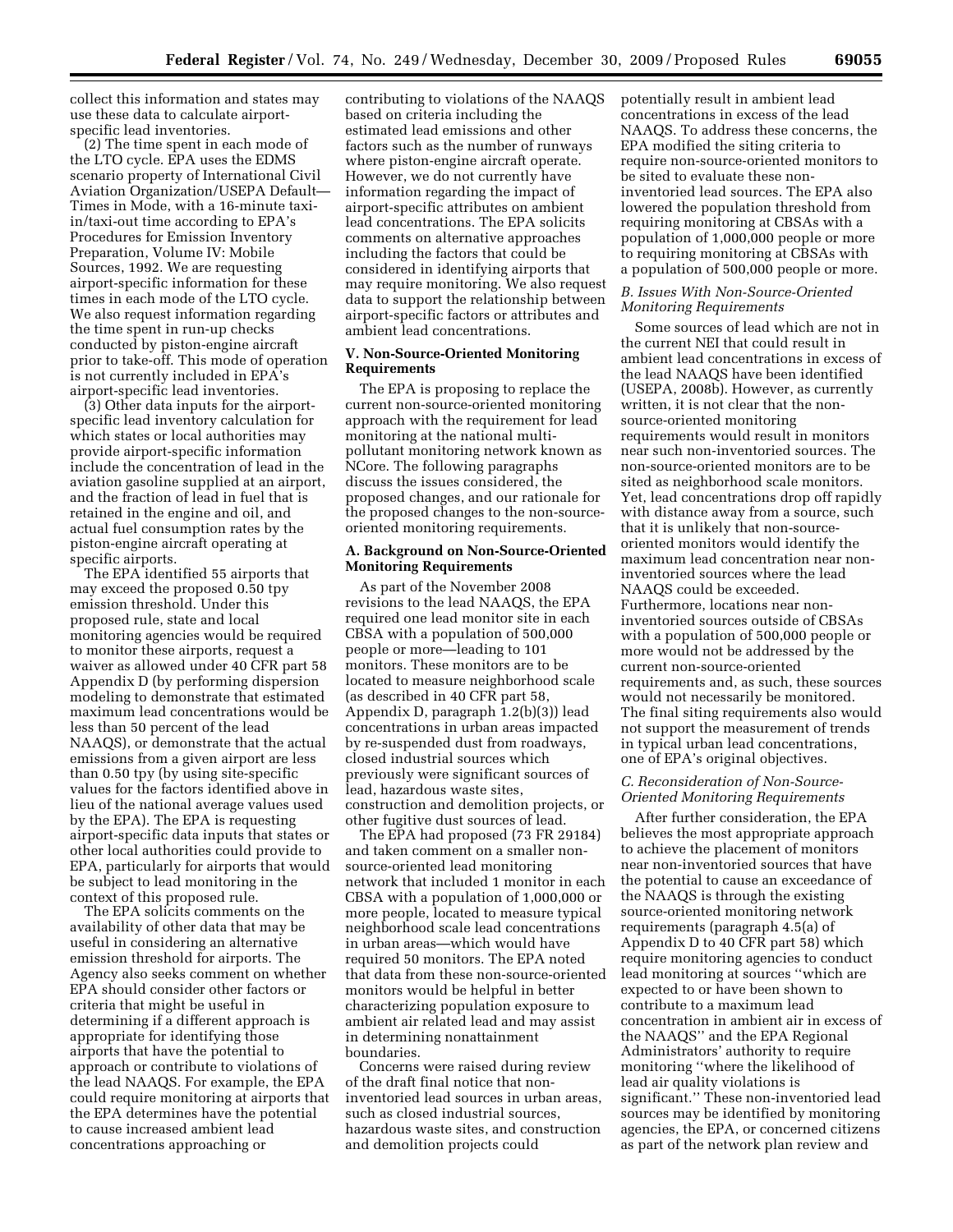approval requirements. Furthermore, monitors sited under the sourceoriented monitoring requirements are required to be sited at the location of estimated maximum concentration and, as such, better serve the purpose of identifying violations of the lead NAAQS.

The EPA believes it is appropriate to re-emphasize the objectives identified in the prior proposed rule for non-sourceoriented monitors, *i.e.,* measuring typical neighborhood-scale lead concentrations in urban areas so we can better understand the risk posed by lead to the general population, and to provide information that could assist with the determination of nonattainment boundaries. In addition, the EPA believes non-source-oriented sites are important to support the development of long-term trends at typical concentrations sites.

The EPA notes that these objectives match those of the multi-pollutant NCore network required under section 3 of Appendix D to 40 CFR part 58 and also believes that EPA's increasing support for multi-pollutant measurements should be considered in the design of the lead network. The NCore network is intended to be a longterm, multi-pollutant, monitoring network that not only provides information useful to NAAQS attainment decisions, but also provides data needed to broaden the understanding of air quality conditions and pollutant interactions, evaluate air quality models, develop emission control strategies, and support long-term health studies. We also note that lead monitoring is already required in at least one NCore site per EPA Region. As such, one option for implementing lead non-source-oriented monitoring is to require lead monitoring at all NCore sites rather than the population-based approach currently used. This option provides a similar result to that of basing the non-source-oriented monitoring requirements on population (as was established in the November 2008 final rule) and has additional similarities with the provisions adopted in the final rule on the revised lead NAAQS including:

• The size of the network would be approximately the same as the original proposal but would span a wider range of populations. The NCore network will consist of approximately 80 sites, with approximately 50 of these being in urban areas with a population of 500,000 people or more.

• NCore sites will be neighborhoodscale sites.

• NCore sites are long-term trends sites suitable for long-term population exposure studies.

In addition, many NCore sites will have the low-volume  $PM_{10}$  sampler necessary to conduct lead monitoring, reducing the cost and time necessary to implement the non-source-oriented monitoring requirements.7 Additional information on the objectives and specific sites for NCore can be obtained online at *http://www.epa.gov/ttn/amtic/ ncore/index.html*. Due to the many advantages of including lead monitoring at NCore sites rather than having separate non-source-oriented monitoring requirements, the EPA is proposing to revise the existing nonsource-oriented monitoring requirements (paragraph 4.5(b) of Appendix D to 40 CFR part 58) to require lead monitoring at all NCore sites in place of the current CBSA population-based requirements. The EPA seeks comments on the use of the NCore network to meet the non-sourceoriented monitoring objectives for lead. The EPA also seeks comments on whether lead monitoring should be required at all NCore sites, or only NCore sites in large urban areas (*e.g.,* in CBSAs with a population greater than 500,000 people).

The EPA is also proposing to make a minor edit to the existing monitoring requirements. Paragraph 3(c) of Appendix D to 40 CFR part 58 requires lead monitoring at 10 NCore sites, located in the most populated MSA/ CSA in each of the 10 EPA Regions. This requirement was added prior to the recent lead monitoring revisions and was intended to provide for measurement of long-term lead trends away from lead sources. Since lead monitoring would be required at all NCore sites if this proposal is finalized, paragraph 3(c) of Appendix D to 40 CFR part 58 is redundant and, as such, the EPA proposes to delete this paragraph.

## **VI. Increase in Lead Monitors and Timeline for Deploying New Monitors**

These proposed revisions to the monitoring requirements will result in an increase in the number of lead monitors that monitoring agencies must

deploy and operate relative to the estimated number of monitors for the November 2008 final rule. Based on the 2005 NEI and the 2002 estimates for lead emissions from airports (EPA, 2008a), the current monitoring requirements would require up to 212 lead monitors—111 source-oriented monitors8 (106 industrial and 5 airport) and 101 non-source-oriented monitors. Based on the monitoring requirements proposed here, the number of total required monitors increases to 352 monitors with 272 source-oriented monitors (217 industrial and 55 airport) and 80 non-source-oriented monitors. However, we expect that the number of actual lead monitors will likely be less than 352 since these numbers do not take into account the probability that monitoring agencies will request and attain waivers from source-oriented monitoring requirements for some of the lead sources identified as emitting more than 0.50 tpy of lead.

This proposal does not change the current requirement for monitoring agencies to have lead monitors installed and operating near sources emitting 1.0 tpy of lead or more by January 1, 2010 (*i.e.,* the deadline specified in the November 2008 final rule). The EPA proposes that if we revise the monitoring requirements, monitoring agencies would have 6 months from the effective date of the final rule to update their annual monitoring network plans. The update would incorporate plans for source-oriented monitors near lead sources emitting 0.50 tpy or more, but less than 1.0 tpy. The EPA is also proposing to allow 1 year from the date of the final rule for monitoring agencies to install and begin operation of sourceoriented monitors near lead sources emitting 0.50 tpy or more, but less than 1.0 tpy.

The EPA notes that the timeline described above would require monitoring agencies to evaluate, site, and install up to 161 source-oriented monitoring sites within 1 year of promulgation of the revised monitoring requirements. While the EPA believes this is feasible, the EPA seeks comments on the appropriateness of allowing deployment in phases requiring half of the sites for sources between 0.50 and 1.0 tpy to be installed during the first year following promulgation of the final monitoring requirements, and for the remaining half to be installed during the second year following promulgation of the final monitoring requirements. The

 $^7\rm{EPA}$  expects that low-volume  $\rm{PM_{10}}$  samplers will be used at many NCore sites in order to meet the existing requirement for  $PM_{10-2.5}$  measurements. However, EPA notes that some NCore sites may use a dichotomous sampler or a continuous  $PM_{10-2.5}$ sampler that would not be compatible with lead- $PM_{10}$  sampling such that these sites would need to add an additional low-volume PM10 sampler to perform lead-PM10 sampling. In addition, if lead- $PM_{10}$  concentrations are found to be greater than 0.10 μg/m3, a lead-TSP sampler would be required at the NCore site according to paragraph 2.10.1.1 of Appendix C to 40 CFR part 58, within 6 months.

<sup>8</sup>Note that the current estimate of the required source-oriented sites is lower than the estimate identified in the final rule (135 sites) because the current estimate is based on the 2005 NEI rather than the 2002 NEI.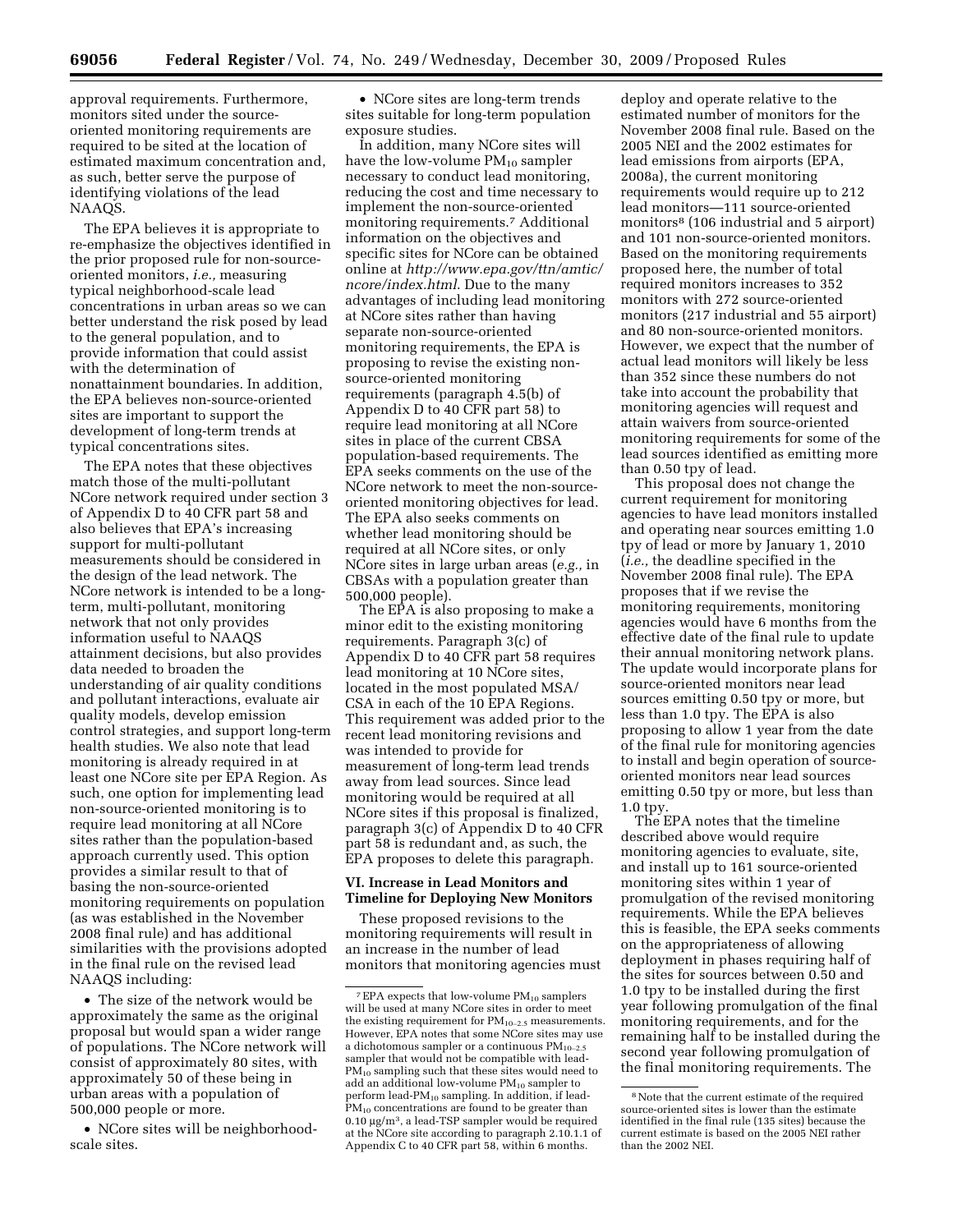EPA solicits comments on what factors should be considered when prioritizing which sites should be installed during the first year versus the second. The EPA specifically solicits comments on an alternative deployment schedule that would allow for monitors near airports to be deployed over 2 years, and on what factors should be considered when prioritizing airports to receive monitors in the first year of deployment.

Monitoring agencies must have installed and begun operation of required NCore sites and monitors (other than lead) by January 1, 2011. Because the necessary siting and site installation will already be in place at NCore sites, the EPA does not believe any additional time beyond that of the existing NCore schedule is required for monitoring agencies to install any necessary lead monitors and begin lead sampling at NCore sites. As such, the EPA is proposing to require monitoring agencies to commence lead sampling at NCore sites when NCore sites are to become operational, no later than January 1, 2011.

The EPA recognizes that these proposed requirements will not be finalized until spring 2010 at the earliest which is just a few months before monitoring agencies are currently required to submit their lead network plans for non-source-oriented monitors (July 1, 2010). Because this reconsideration may affect where nonsource-oriented monitors may be required, the EPA is advising monitoring agencies to not site or install non-source-oriented monitors until after this reconsideration is complete and the final revisions are promulgated.

### **VII. Statutory and Executive Order Reviews**

### *A. Executive Order 12866: Regulatory Planning and Review*

Under Executive Order 12866 (58 FR 51735, October 4, 1993), this action is a ''significant regulatory action'' because it was deemed to ''raise novel legal or policy issues.'' Accordingly, EPA submitted this action to the Office of Management and Budget (OMB) for review under Executive Order 12866 and any changes made in response to OMB recommendations have been documented in the docket for this action.

#### *B. Paperwork Reduction Act*

The information collection requirements in this proposed rule have been submitted for approval to OMB under the *Paperwork Reduction Act,* 44 U.S.C. 3501 *et seq.* The Information Collection Request (ICR) document

prepared by EPA has been assigned EPA ICR number 2378.01.

The monitoring, recordkeeping, and reporting requirements in 40 CFR parts 58 are specifically authorized by sections 100, 301(a), and 319 of the Clean Air Act (CAA). All information submitted to EPA pursuant to the monitoring, recordkeeping, and reporting requirements for which a claim of confidentiality is made is safeguarded according to Agency policies in 40 CFR part 2, subpart B.

The information collected and reported under 40 CFR part 58 is needed to determine compliance with the NAAQS, to characterize air quality and associated health and ecosystem impacts, to develop emissions control strategies, and to measure progress for the air pollution program. The proposed amendments would revise the technical requirements for lead monitoring sites, require the siting and operation of additional lead ambient air monitors, and require the reporting of the collected ambient lead monitoring data to EPA's AQS. The annual average reporting burden for the collection under 40 CFR part 58 (averaged over the first 3 years of this ICR) for 105 respondents is estimated to increase by a total of 19,551 labor hours per year with an increase of \$1,849,264 per year. Burden is defined at 5 CFR 1320.3(b). State, local, and tribal entities are eligible for state assistance grants provided by the federal government under the CAA which can be used for monitors and related activities.

An agency may not conduct or sponsor, and a person is not required to respond to, a collection of information unless it displays a currently valid OMB control number. The OMB control numbers for EPA's regulations in 40 CFR are listed in 40 CFR part 9.

To comment on the Agency's need for this information, the accuracy of the provided burden estimates, and any suggested methods for minimizing respondent burden, EPA has established a public docket for this rule, which includes this ICR, under Docket ID number EPA–HQ–OAR–2006–0735. Submit any comments related to the ICR to EPA and OMB. See **ADDRESSES** section at the beginning of this notice for where to submit comments to EPA. Send comments to OMB at the Office of Information and Regulatory Affairs, Office of Management and Budget, 725 17th Street, NW., Washington, DC 20503, Attention: Desk Office for EPA. Since OMB is required to make a decision concerning the ICR between 30 and 60 days after December 30, 2009, a comment to OMB is best assured of having its full effect if OMB receives it

by January 29, 2010. The final rule will respond to any OMB or public comments on the information collection requirements contained in this proposal.

### *C. Regulatory Flexibility Act*

The Regulatory Flexibility Act (RFA) generally requires an agency to prepare a regulatory flexibility analysis of any rule subject to notice and comment rulemaking requirements under the Administrative Procedure Act or any other statute unless the agency certifies that the rule will not have a significant economic impact on a substantial number of small entities. Small entities include small businesses, small organizations, and small governmental jurisdictions.

For purposes of assessing the impacts of this rule on small entities, small entity is defined as: (1) A small business as defined by the Small Business Administration's (SBA) regulations at 13 CFR 121.201; (2) a small governmental jurisdiction that is a government of a city, county, town, school district, or special district with a population of less than 50,000; and (3) a small organization that is any not-for-profit enterprise which is independently owned and operated and is not dominant in its field.

After considering the economic impacts of this proposed rule on small entities, I certify that this action will not have a significant economic impact on a substantial number of small entities. This proposed rule will not impose any requirements on small entities. Rather, this rule establishes monitoring requirements for state and local (where applicable) monitoring agencies. The EPA continues to be interested in the potential impacts of the proposed rule on small entities and welcomes comments on issues related to such impacts.

### *D. Unfunded Mandates Reform Act (UMRA)*

This rule does not contain a federal mandate that may result in expenditures of \$100 million or more for state, local, and Tribal governments, in the aggregate, or the private sector in any 1 year. The proposed amendments to 40 CFR part 58 are estimated to increase the ambient air monitoring costs by \$1.8 million and 19,551 labor hours from present levels. Thus, this rule is not subject to the requirements of sections 202 or 205 of UMRA.

This rule is also not subject to the requirements of section 203 of UMRA because it contains no regulatory requirements that might significantly or uniquely affect small governments. Small governments that may be affected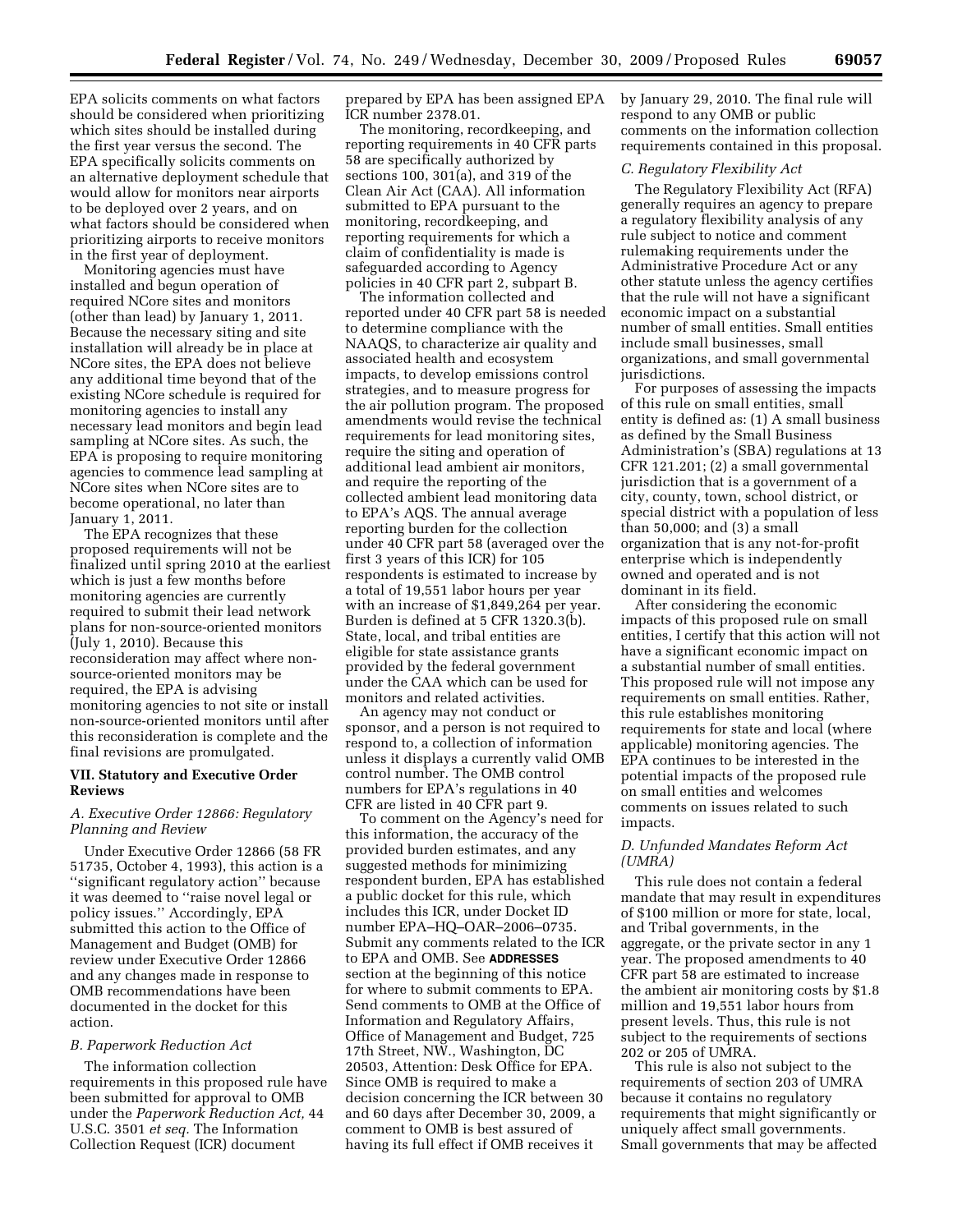by the proposed amendments are already meeting similar requirements under the existing rules, and the costs of changing the network design requirements would be borne, in part, by the federal government through state assistance grants.

#### *E. Executive Order 13132: Federalism*

Executive Order 13132, entitled ''Federalism'' (64 FR 43255, August 10, 1999), requires EPA to develop an accountable process to ensure ''meaningful and timely input by state and local officials in the development of regulatory policies that have federalism implications.'' ''Policies that have federalism implications'' are defined in the Executive Order to include regulations that have ''substantial direct effects on the states, on the relationship between the national government and the states, or on the distribution of power and responsibilities among the various levels of government.''

This proposed rule does not have federalism implications. It will not have substantial direct effects on the states, on the relationship between the national government and the states, or on the distribution of power and responsibilities among the various levels of government, as specified in Executive Order 13132. The rule does not alter the relationship between the federal government and the states regarding the establishment and implementation of air quality improvement programs as codified in the CAA. Under section 109 of the CAA, EPA is mandated to establish NAAQS; however, CAA section 116 preserves the rights of states to establish more stringent requirements if deemed necessary by a state. Furthermore, this rule does not impact CAA section 107 which establishes that the states have primary responsibility for implementation of the NAAQS. Finally, as noted in section D (above) on UMRA, this rule does not impose significant costs on state, local, or Tribal governments or the private sector. Thus, Executive Order 13132 does not apply to this rule.

However, EPA recognizes that states will have a substantial interest in this rule and any corresponding revisions to associated air quality surveillance requirements, 40 CFR part 58. Therefore, in the spirit of Executive Order 13132, and consistent with EPA policy to promote communications between EPA and state and local governments, EPA specifically solicits comment on this proposed rule from state and local officials.

### *F. Executive Order 13175: Consultation and Coordination With Indian Tribal Governments*

This action does not have Tribal implications, as specified in Executive Order 13175 (65 FR 67249, November 9, 2000). It does not have a substantial direct effect on one or more Indian Tribes, since Tribes are not obligated to adopt or implement any NAAQS. Thus, Executive Order 13175 does not apply to this action. EPA specifically solicits additional comment on this proposed action from Tribal officials.

## *G. Executive Order 13045: Protection of Children From Environmental Health & Safety Risks*

The EPA interprets Executive Order 13045 (62 FR 19885, April 23, 1997) as applying only to those regulatory actions that concern health or safety risks, such that the analysis required under section 5–501 of the Executive Order has the potential to influence the regulation. This action is not subject to Executive Order 13045 because it does not establish an environmental standard intended to mitigate health or safety risks.

### *H. Executive Order 13211: Actions That Significantly Affect Energy Supply, Distribution, or Use*

This action is not a ''significant energy action'' as defined in Executive Order 13211 (66 FR 28355 (May 22, 2001)), because it is not likely to have a significant adverse effect on the supply, distribution, or use of energy. This proposed rule would result in an insignificant increase in power consumption associated with the additional power required to run 140 additional monitors nationwide.

### *I. National Technology Transfer and Advancement Act*

Section 12(d) of the National Technology Transfer and Advancement Act of 1995 (''NTTAA''), Public Law 104–113, 12(d) (15 U.S.C. 272 note) directs EPA to use voluntary consensus standards in its regulatory activities unless to do so would be inconsistent with applicable law or otherwise impractical. Voluntary consensus standards are technical standards (*e.g.,*  materials specifications, test methods, sampling procedures, and business practices) that are developed or adopted by voluntary consensus standards bodies. NTTAA directs EPA to provide Congress, through OMB, explanations when the Agency decides not to use available and applicable voluntary consensus standards.

This proposed rulemaking does not involve technical standards. Therefore, EPA is not considering the use of any voluntary consensus standards.

## *J. Executive Order 12898: Federal Actions To Address Environmental Justice in Minority Populations and Low-Income Populations*

Executive Order 12898 (59 FR 7629 (Feb. 16, 1994)) establishes federal executive policy on environmental justice. Its main provision directs federal agencies, to the greatest extent practicable and permitted by law, to make environmental justice part of their mission by identifying and addressing, as appropriate, disproportionately high and adverse human health or environmental effects of their programs, policies, and activities on minority populations and low-income populations in the United States.

The EPA has determined that this proposed rule will not have disproportionately high and adverse human health or environmental effects on minority or low-income populations because it increases the level of environmental protection for all affected populations without having any disproportionately high and adverse human health or environmental effects on any population, including any minority or low-income population.

### **VIII. References**

- Cavender, K. (2008). Development of Final Source-oriented Monitoring Emission Threshold. Memorandum to the Lead NAAQS Review Docket. EPA–HQ–OAR– 2006–0735. Available online at: *http:// www.epa.gov/ttnnaaqs/standards/lead/ data/20081015Cavender.pdf*.
- Cavender, K. (2009a). Summary of Discussion of Lead Monitoring Near Airports at Spring 2009 NACAA Monitoring Subcommittee Meeting. Memorandum to the Lead NAAQS Review Docket. EPA–HQ–OAR– 2006–0735.
- Cavender, K. (2009b). Review of Pb Monitoring Conducted Near General Aviation Airports. Memorandum to the Lead NAAQS Review Docket. EPA–HQ– OAR–2006–0735.
- Fine, Philip (2007). Community-Scale Air Toxics Monitoring—Sun Valley Neighborhood and General Aviation Airports. Presented at the U.S. EPA Air Toxics Data Analysis Workshop—Chicago, IL, October 2–4, 2007. EPA–HQ–OAR– 2006–0735. Available online at: *http:// www.epa.gov/ttn/amtic/files/ambient/ airtox/2007-workshop/07*\_*100307*\_*fine.pdf*.
- Jackson, L. (2009). Letter to petitioners. EPA-HQ–OAR–2006–0735. Available online at: *http://www.epa.gov/air/lead/pdfs/ OAR.09.000.7687.pdf*.
- NRDC, *et al.* (2009). Petition to Reconsider. EPA–HQ–OAR–2006–0735. Available online at: *http://www.epa.gov/air/lead/ pdfs/0122009petitionReconsideration.pdf*.
- U.S. Environmental Protection Agency. (2006). Air Quality Criteria for Lead